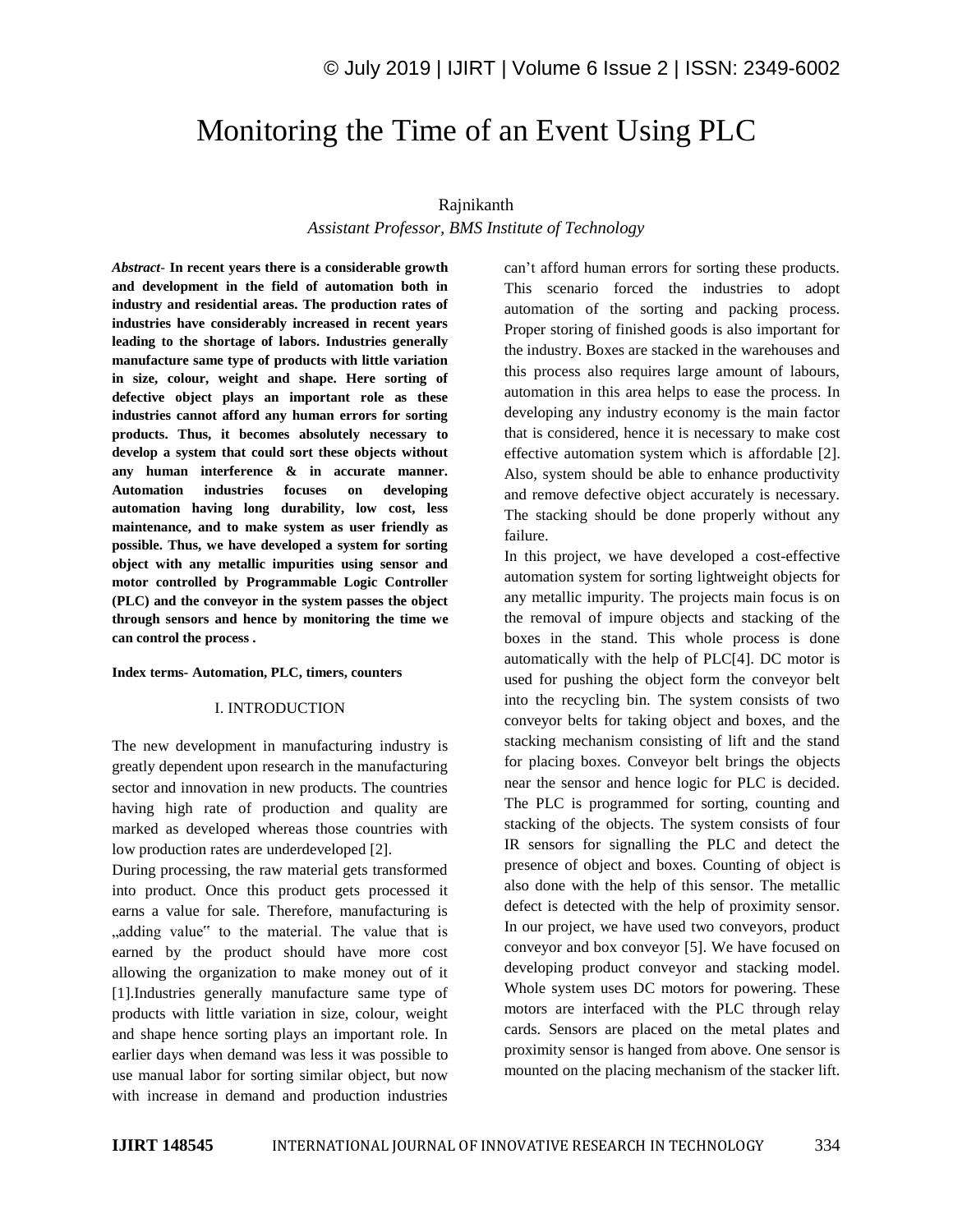This sensor will detect the presence of the boxes that were already kept there.

# II.CONTROL PROCESS REQUIRED

Figure.1 illustrates a timer-counter program that produces a time-of-day clock measuring time in hours and minutes. The operation of the program can be summarized as follows:

An RTO timer instruction (T4:0) is programmed first with a preset value of 60 seconds.

- The T4:0 timer times for a 60-second period, after which its done bit is set.
- This, in turn, causes the up-counter (C5:0) of rung 001 to increment 1 count.
- On the next processor scan, the timer is reset and begins timing again.
- The C5:0 counter is preset to 60 counts, and each time the timer completes its time-delay period, its count is incremented.
- When the C5:0 counter reaches its preset value of 60, its done bit is set.
- This, in turn, causes the up-counter (C5:1) of rung 002, which is preset for 24 counts, to increment 1 count.
- Whenever the C5:1 counter reaches its preset value of 24, its done bit is set to reset itself.
- The time of day is generated by examining the current, or accumulated, count or time for each counter and the timer.
- Counter C5:1 indicates the hour of the day in 24 h military format, while the current minutes are represented by the accumulated count value of counter C5:0.
- The timer displays the seconds of a minute as its current, or accumulated, time value.



## Figure.1:24-hour clock program

The 24-hour clock can be used to record the time of an event. Figure.2 illustrates the principle of this technique. In this application the time of the opening of a pressure switch is to be recorded. The operation of the program can be summarized as follows:

The circuit is set into operation by pressing the reset button and setting the clock for the time of day.

This starts the 24-hour clock and switches the set indicating light on.

Should the pressure switch open at any time, the clock will automatically stop and the trip indicating light will switch on.

The clock can then be read to determine the time of opening of the pressure switch.

### III. LADDER DIAGRAM



Figure.2 Monitoring the time of an event

### IV.CONCLUSION

In the systems when the technology was not reliable to make processes completely automatic as they had many problems and failure, due to this drawback human intervention was required at every stage in the manufacturing process in the industry. This resulted in the time and production loss due to human and machine errors. But as the development in the technology took place sophisticated instruments and sensor are being used to reduce human interference and increase efficiency. In , we have built the system which can identify defective object count number of